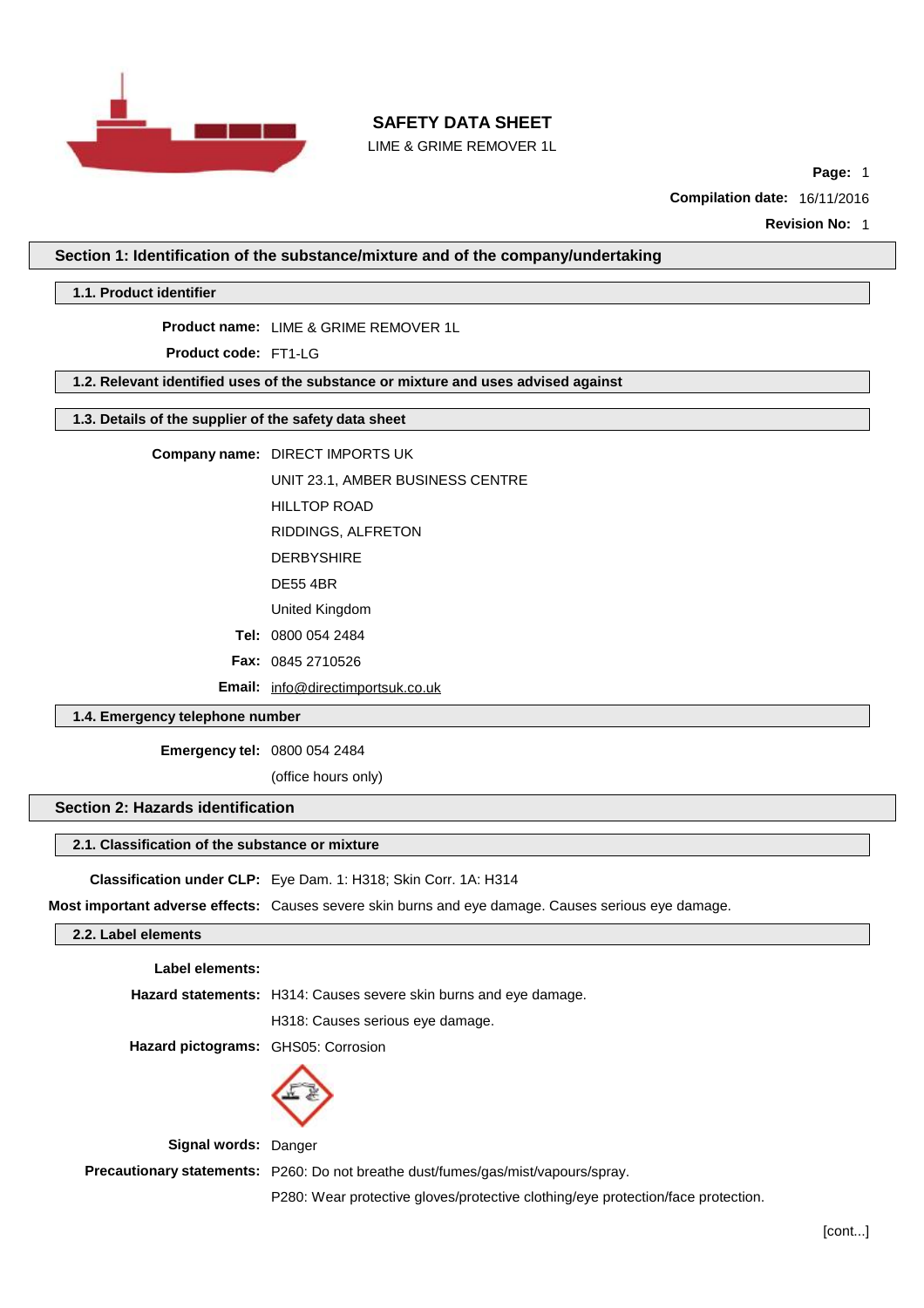# LIME & GRIME REMOVER 1L

**Page:** 2

P302+350: IF ON SKIN: Gently wash with plenty of soap and water.

P102: Keep out of reach of children.

P301+330+331: IF SWALLOWED: rinse mouth. Do NOT induce vomiting.

P303+361+353: IF ON SKIN (or hair): Take off immediately all contaminated clothing.

Rinse skin with water/shower.

P304+340: IF INHALED: Remove person to fresh air and keep comfortable for breathing.

P305+351+338: IF IN EYES: Rinse cautiously with water for several minutes. Remove

contact lenses, if present and easy to do. Continue rinsing.

## **2.3. Other hazards**

**PBT:** This product is not identified as a PBT/vPvB substance.

## **Section 3: Composition/information on ingredients**

**3.2. Mixtures**

## **Hazardous ingredients:**

CITRIC ACID MONOHYDRATE

| <b>EINECS</b> | CAS       | PBT/WEL | <b>CLP Classification</b>                                                    | Percent |
|---------------|-----------|---------|------------------------------------------------------------------------------|---------|
| 201-069-1     | 5949-29-1 |         | Eye Irrit. 2: H319; Skin Irrit. 2: H315;<br>STOT SE 3: H335: STOT SE 3: H336 | 1-10%   |

ORTHOPHOSPHORIC ACID

| 7664-38-2<br>$\sim$<br>ດລ4<br>Skin<br>Corr.<br>231-633-2 | H <sub>3</sub> 14<br>$\Omega$<br>1В:<br><b>IU70</b> |
|----------------------------------------------------------|-----------------------------------------------------|
|----------------------------------------------------------|-----------------------------------------------------|

ALKYL DIMETHYL BENZYL AMMONIUM CHLORIDE

| 270-325-2 | 68424-85-1 | - | Flam. Lig. 3: H226; Acute Tox. 4: H302; | 1-10% |
|-----------|------------|---|-----------------------------------------|-------|
|           |            |   | Skin Corr. 1C: H314; Skin Corr. 1B:     |       |
|           |            |   | H314; Skin Corr. 1A: H314; Eye Dam.     |       |
|           |            |   | 1: H318                                 |       |
|           |            |   |                                         |       |

#### ALCOHOL ETHOXYLATE (C6-12)

|  |  | oö, |  | <b>H318</b><br>-۷۵<br>4302<br>)am<br>l ox.<br>. д.<br>:ше<br>$\mathbf{a}$ | 0% |
|--|--|-----|--|---------------------------------------------------------------------------|----|
|--|--|-----|--|---------------------------------------------------------------------------|----|

# **Section 4: First aid measures**

#### **4.1. Description of first aid measures**

**Skin contact:** Remove all contaminated clothes and footwear immediately unless stuck to skin.

Drench the affected skin with running water for 10 minutes or longer if substance is still

on skin. Transfer to hospital if there are burns or symptoms of poisoning.

**Eye contact:** Bathe the eye with running water for 15 minutes. Transfer to hospital for specialist examination.

**Ingestion:** Wash out mouth with water. Do not induce vomiting. Give 1 cup of water to drink every 10 minutes. If unconscious, check for breathing and apply artificial respiration if necessary. If unconscious and breathing is OK, place in the recovery position. Transfer to hospital as soon as possible.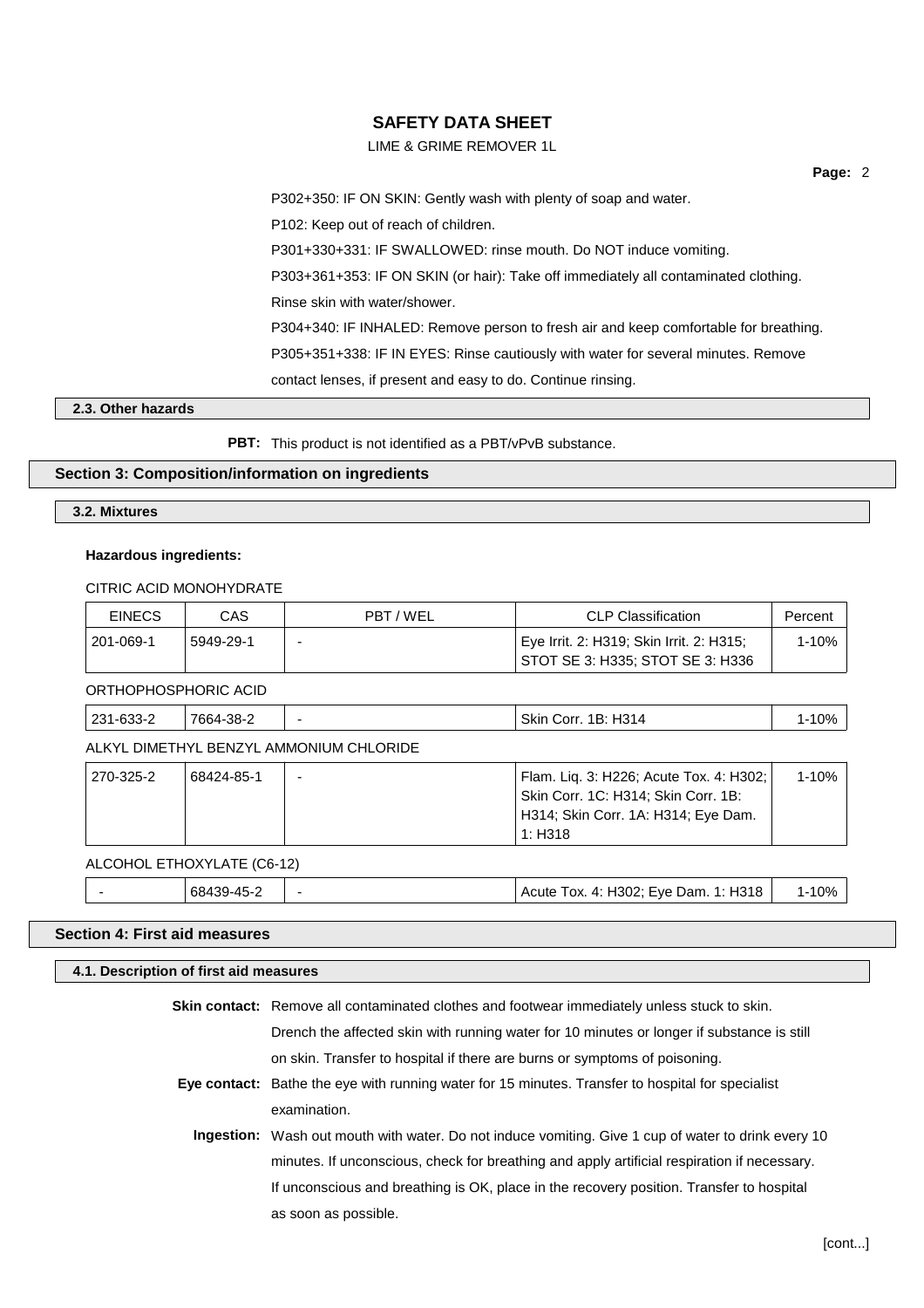# LIME & GRIME REMOVER 1L

**Inhalation:** Remove casualty from exposure ensuring one's own safety whilst doing so. If unconscious and breathing is OK, place in the recovery position. If conscious, ensure the casualty sits or lies down. If breathing becomes bubbly, have the casualty sit and provide oxygen if available. Transfer to hospital as soon as possible.

#### **4.2. Most important symptoms and effects, both acute and delayed**

**Skin contact:** Blistering may occur. Progressive ulceration will occur if treatment is not immediate.

**Eye contact:** Corneal burns may occur. May cause permanent damage.

- **Ingestion:** Corrosive burns may appear around the lips. Blood may be vomited. There may be bleeding from the mouth or nose.
- **Inhalation:** There may be shortness of breath with a burning sensation in the throat. Exposure may cause coughing or wheezing.

**Delayed / immediate effects:** Immediate effects can be expected after short-term exposure.

## **4.3. Indication of any immediate medical attention and special treatment needed**

**Immediate / special treatment:** Eye bathing equipment should be available on the premises.

### **Section 5: Fire-fighting measures**

#### **5.1. Extinguishing media**

**Extinguishing media:** Suitable extinguishing media for the surrounding fire should be used. Use water spray

to cool containers.

## **5.2. Special hazards arising from the substance or mixture**

**Exposure hazards:** Corrosive. In combustion emits toxic fumes.

#### **5.3. Advice for fire-fighters**

**Advice for fire-fighters:** Wear self-contained breathing apparatus. Wear protective clothing to prevent contact with skin and eyes.

#### **Section 6: Accidental release measures**

# **6.1. Personal precautions, protective equipment and emergency procedures**

**Personal precautions:** Notify the police and fire brigade immediately. If outside keep bystanders upwind and away from danger point. Mark out the contaminated area with signs and prevent access to unauthorised personnel. Do not attempt to take action without suitable protective clothing - see section 8 of SDS. Turn leaking containers leak-side up to prevent the escape of liquid.

#### **6.2. Environmental precautions**

**Environmental precautions:** Do not discharge into drains or rivers. Contain the spillage using bunding.

## **6.3. Methods and material for containment and cleaning up**

**Clean-up procedures:** Clean-up should be dealt with only by qualified personnel familiar with the specific substance. Absorb into dry earth or sand. Transfer to a closable, labelled salvage container for disposal by an appropriate method.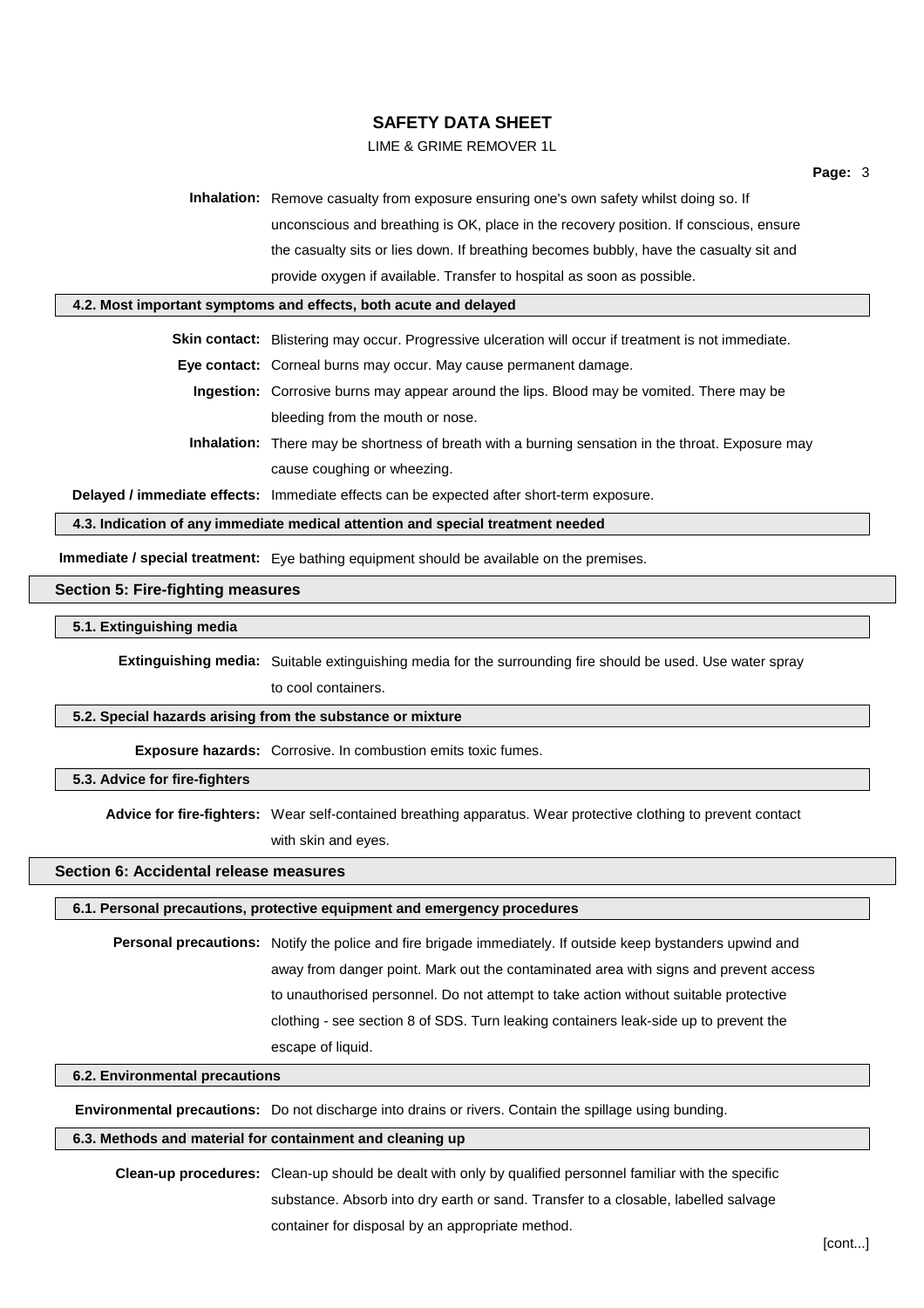# LIME & GRIME REMOVER 1L

#### **6.4. Reference to other sections**

#### **Reference to other sections:** Refer to section 8 of SDS.

# **Section 7: Handling and storage**

#### **7.1. Precautions for safe handling**

**Handling requirements:** Avoid direct contact with the substance. Ensure there is sufficient ventilation of the area.

Do not handle in a confined space. Avoid the formation or spread of mists in the air.

#### **7.2. Conditions for safe storage, including any incompatibilities**

**Storage conditions:** Store in a cool, well ventilated area. Keep container tightly closed.

#### **7.3. Specific end use(s)**

**Specific end use(s):** No data available.

### **Section 8: Exposure controls/personal protection**

**8.1. Control parameters**

#### **Hazardous ingredients:**

### **ORTHOPHOSPHORIC ACID...100%**

#### **Workplace** exposure limits: **Respirable** dust

# State | 8 hour TWA | 15 min. STEL | 8 hour TWA | 15 min. STEL  $\mathsf{EU}$  and  $\mathsf{I} \mathsf{m}\mathsf{g}/\mathsf{m}3$  and  $\mathsf{I} \mathsf{m}\mathsf{m}3$  and  $\mathsf{I} \mathsf{m}$  and  $\mathsf{I} \mathsf{m}$  and  $\mathsf{I} \mathsf{m}$  and  $\mathsf{I} \mathsf{m}$  and  $\mathsf{I} \mathsf{m}$  and  $\mathsf{I} \mathsf{m}$  and  $\mathsf{I} \mathsf{m}$  and  $\mathsf{I} \mathsf{m}$  and

**DNEL/PNEC Values**

**DNEL / PNEC** No data available.

**8.2. Exposure controls**

**Engineering measures:** Ensure there is sufficient ventilation of the area.

**Respiratory protection:** Self-contained breathing apparatus must be available in case of emergency.

**Hand protection:** Impermeable gloves.

**Eye protection:** Tightly fitting safety goggles. Ensure eye bath is to hand.

**Skin protection:** Impermeable protective clothing.

# **Section 9: Physical and chemical properties**

#### **9.1. Information on basic physical and chemical properties**

State: Liquid

**Colour:** Pale green

**Odour:** Aromatic

**pH:** 1-3

**Boiling point/range°C:** 100 **Melting point/range°C:** 135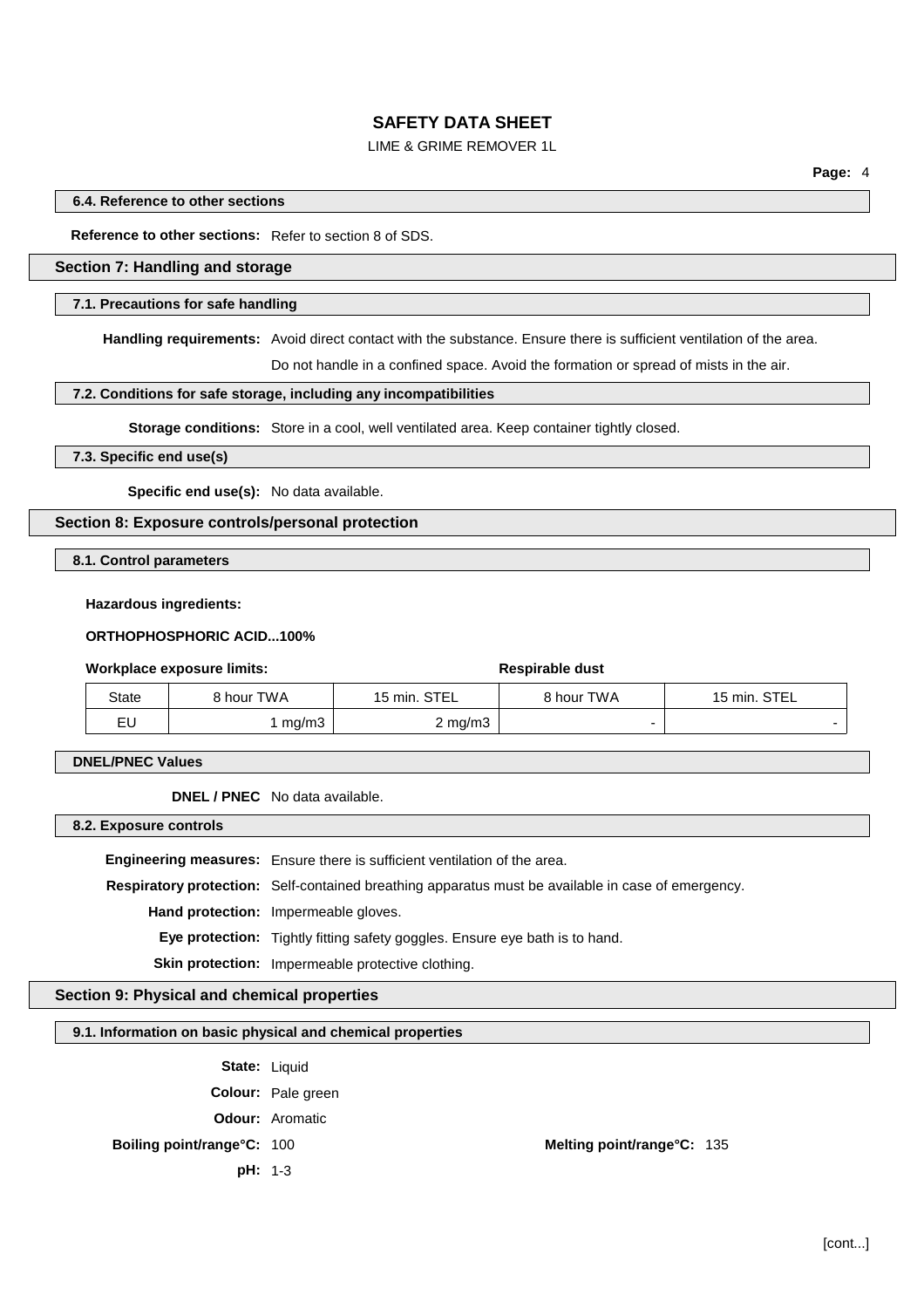# LIME & GRIME REMOVER 1L

**Page:** 5

## **9.2. Other information**

**Other information:** No data available.

# **Section 10: Stability and reactivity**

#### **10.1. Reactivity**

**Reactivity:** Stable under recommended transport or storage conditions.

**10.2. Chemical stability**

**Chemical stability:** Stable under normal conditions.

#### **10.3. Possibility of hazardous reactions**

**Hazardous reactions:** Hazardous reactions will not occur under normal transport or storage conditions.

Decomposition may occur on exposure to conditions or materials listed below.

# **10.4. Conditions to avoid**

**Conditions to avoid:** Heat. Do NOT allow to Freeze

# **10.5. Incompatible materials**

**Materials to avoid:** Strong oxidising agents. Strong acids. Alkalis.

## **10.6. Hazardous decomposition products**

**Haz. decomp. products:** In combustion emits toxic fumes. In combustion emits toxic fumes of carbon dioxide.

## **Section 11: Toxicological information**

# **11.1. Information on toxicological effects**

#### **Toxicity values:**

| Route          | <b>Species</b> | Test           | Value | Units  |
|----------------|----------------|----------------|-------|--------|
| <b>DERMAL</b>  | <b>RAT</b>     | LD50           | 200   | mg/kg  |
| ORAL           | <b>RAT</b>     | LD50           | 11700 | mg/kg  |
| <b>VAPOURS</b> | <b>RAT</b>     | <b>1H LC50</b> | 1.6   | ' MK/L |

#### **Hazardous ingredients:**

# **ORTHOPHOSPHORIC ACID...100%**

## **Relevant hazards for product:**

| Route<br>Hazard               |     | Basis                   |  |
|-------------------------------|-----|-------------------------|--|
| ∣ Skin corrosion/irritation   | DRM | ' Hazardous: calculated |  |
| Serious eye damage/irritation | OPT | ' Hazardous: calculated |  |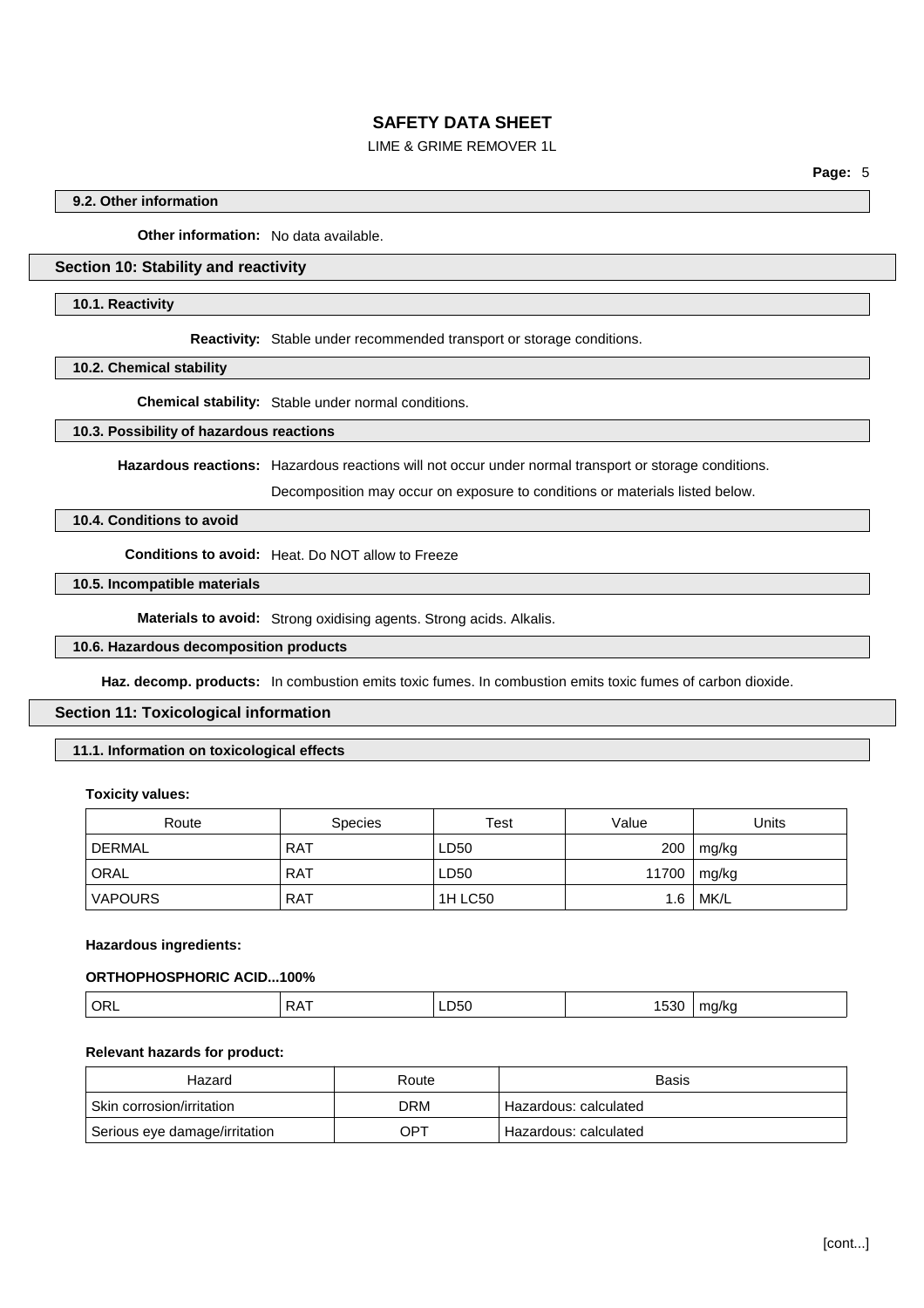# LIME & GRIME REMOVER 1L

# **Symptoms / routes of exposure Skin contact:** Blistering may occur. Progressive ulceration will occur if treatment is not immediate. **Eye contact:** Corneal burns may occur. May cause permanent damage. **Ingestion:** Corrosive burns may appear around the lips. Blood may be vomited. There may be bleeding from the mouth or nose. **Inhalation:** There may be shortness of breath with a burning sensation in the throat. Exposure may cause coughing or wheezing.

**Delayed / immediate effects:** Immediate effects can be expected after short-term exposure.

#### **Section 12: Ecological information**

#### **12.1. Toxicity**

#### **Ecotoxicity values:**

| <b>Species</b>      | Test     | Value | Units |
|---------------------|----------|-------|-------|
| Daphnia magna       | 48H EC50 | 0.016 | mq/l  |
| <b>FISH</b>         | 96H LC50 | 0.515 | mq/l  |
| Daphnia Magna NOECO |          | 0.77  | mg/l  |

#### **12.2. Persistence and degradability**

## **Persistence and degradability:** Biodegradable.

#### **12.3. Bioaccumulative potential**

**Bioaccumulative potential:** No bioaccumulation potential.

### **12.4. Mobility in soil**

**Mobility:** Do not let product contaminate subsoil

#### **12.5. Results of PBT and vPvB assessment**

**PBT identification:** This product is not identified as a PBT/vPvB substance.

#### **12.6. Other adverse effects**

**Other adverse effects:** Negligible ecotoxicity.

#### **Section 13: Disposal considerations**

# **13.1. Waste treatment methods Disposal operations:** Transfer to a suitable container and arrange for collection by specialised disposal company. **Disposal of packaging:** Empty containers can be cleaned with water. Empty containers can be sent for disposal or recycling. **NB:** The user's attention is drawn to the possible existence of regional or national regulations regarding disposal.